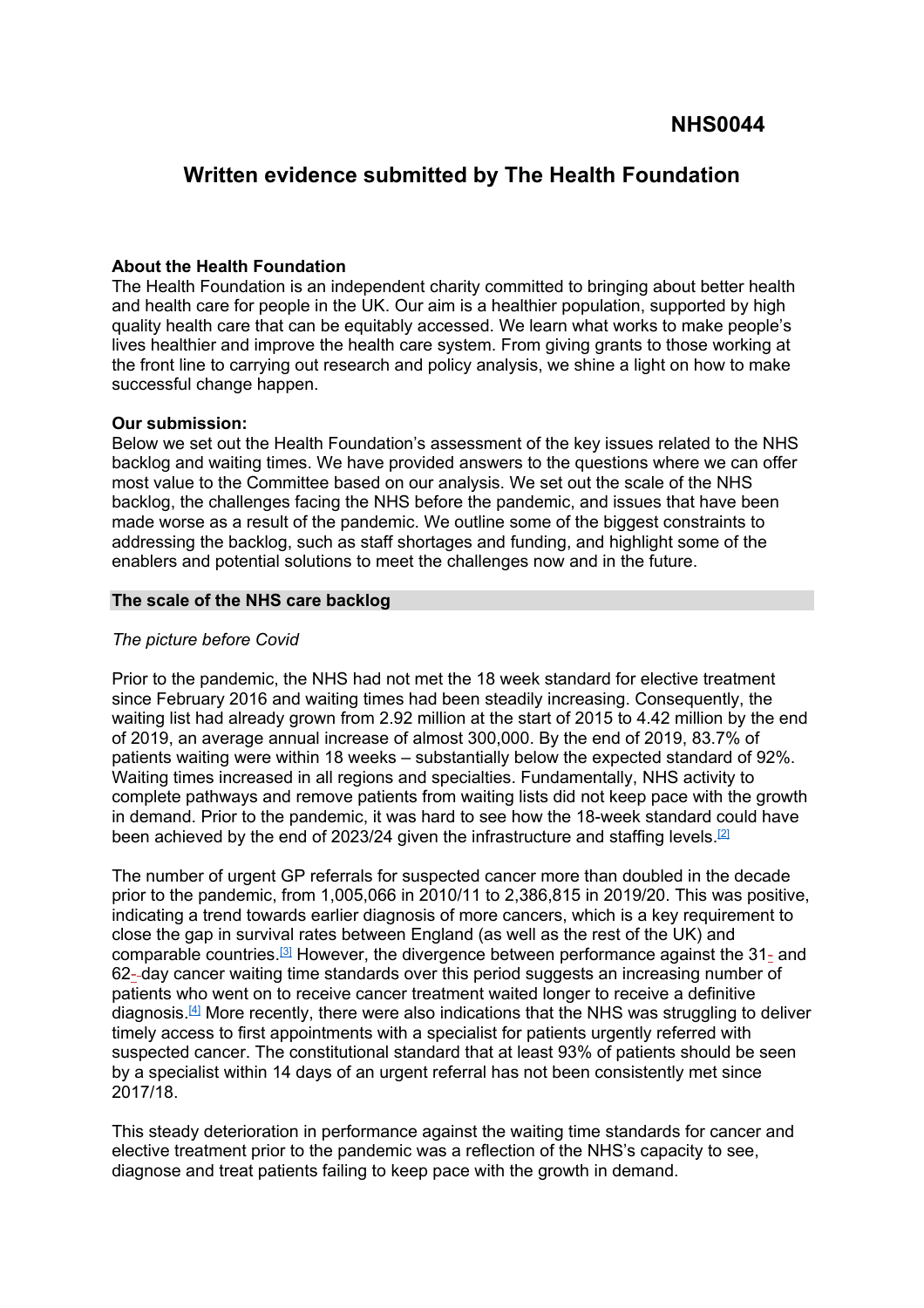# *NHS capacity before Covid*

NHS capacity going into the pandemic was highly constrained. In this respect, the UK may face deeper challenges in recovering health care services than many of the countries we would consider our peers. International comparisons highlight that, relative to the size of the population, the NHS operates with fewer professional staff and diagnostic equipment than most of the health systems in North America and Western Europe.[\[5\]](https://ukc-word-edit.officeapps.live.com/we/wordeditorframe.aspx?new=1&ui=en-GB&rs=en-US&wopisrc=https%3A%2F%2Fthehealthfoundation98-my.sharepoint.com%2Fpersonal%2Fsam_mandi-ghomi_health_org_uk%2F_vti_bin%2Fwopi.ashx%2Ffiles%2Fa984bf24854c457bbd82150b4fae31ca&wdprevioussession=3b2e1324-ef1c-5b0f-c0ac-2fa9b4a2076d&wdnewandopenct=1639048230244&wdo=4&wdorigin=wacFileNew&wdtpl=blank&wdlcid=1033&wdpreviouscorrelation=c8371633-2a09-4970-bc97-293bb57c53f7&wdenableroaming=1&mscc=1&wdodb=1&hid=01110BA0-C0CB-C000-9E90-46E1152CC461&jsapi=1&jsapiver=v1&newsession=1&corrid=387bb545-35b2-4d15-b918-646e9379213d&usid=387bb545-35b2-4d15-b918-646e9379213d&sftc=1&mtf=1&sfp=1&wdredirectionreason=Unified_SingleFlush&rct=Medium&ctp=LeastProtected#_ftn5)

Going into the pandemic, for example, in the UK there were:

- 2.45 hospital beds per 1,000 population the lowest in Europe aside from Sweden (2.07), well below the 7.91 in Germany, 5.84 in France, 3.16 in Italy and 3.08 in the Netherlands.
- 2.95 physicians per 1,000 population more than in the USA (2.64), but the lowest in Europe including Germany (4.93), Italy (4.05) and France (3.17).
- $\bullet$  8.2 practicing nurses per 1,000 population more than Spain (5.89) and Italy (6.16), but substantially fewer than in Germany (13.95) and the Netherlands (10.69).
- 0.47 physiotherapists per 1,000 population less than the 0.71 in the USA, 2.33 in Germany, and 1.3 in France.
- 9.46 CT scanners per million population (when data was last reported in 2014) compared to 44.94 per million in the USA (2019), 35.33 per million in Germany (2018) and 18.17 per million in France (2019).
- 7.23 MRI scanners per million population (when data last reported in 2014) compared to 40.44 per million in the USA (2019), 34.47 per million in Germany (2018) and 15.38 per million in France (2019).

# **The impact of the pandemic on waiting times**

The pandemic has caused severe disruptions to the delivery of elective care, with substantial increases in waiting times and the number of patients waiting. As of the end of October 2021, NHS England figures show the waiting list for consultant-led elective care was 5.98 million with over 300,000 patients waiting more than a year.

#### *Postponements to elective care*

In elective care, the total number of completed pathways fell sharply in April and May 2020, as non-urgent treatment was postponed early in the pandemic. The NHS made considerable progress in restoring activity after the initial outbreak, but the second wave of the virus caused further disruption to routine care – albeit with completed pathways falling far less than might have been expected, despite extreme strains on the health service.

The total number of completed pathways steadily increased up to July 2021, but has only reached 2019 levels in one month (June 2021) of 2021 thus far. Between January 2020 and July 2021, more than 6 million fewer pathways were completed than would have been expected based on 2019 numbers. This includes 4.6 million fewer pathways completed in 2020 and 1.6 million fewer from January to July 2021<sup>[\[9\]](https://ukc-word-edit.officeapps.live.com/we/wordeditorframe.aspx?new=1&ui=en-GB&rs=en-US&wopisrc=https%3A%2F%2Fthehealthfoundation98-my.sharepoint.com%2Fpersonal%2Fsam_mandi-ghomi_health_org_uk%2F_vti_bin%2Fwopi.ashx%2Ffiles%2Fa984bf24854c457bbd82150b4fae31ca&wdprevioussession=3b2e1324-ef1c-5b0f-c0ac-2fa9b4a2076d&wdnewandopenct=1639048230244&wdo=4&wdorigin=wacFileNew&wdtpl=blank&wdlcid=1033&wdpreviouscorrelation=c8371633-2a09-4970-bc97-293bb57c53f7&wdenableroaming=1&mscc=1&wdodb=1&hid=01110BA0-C0CB-C000-9E90-46E1152CC461&jsapi=1&jsapiver=v1&newsession=1&corrid=387bb545-35b2-4d15-b918-646e9379213d&usid=387bb545-35b2-4d15-b918-646e9379213d&sftc=1&mtf=1&sfp=1&wdredirectionreason=Unified_SingleFlush&rct=Medium&ctp=LeastProtected#_ftn9)</sup>.

Analysis we undertook in October 2021 suggests that delivering the constitutional standard of 92% of patients being treated within 18 weeks by the end of 2024/25 would require £4.2bn a year in additional funding between 2021/22 and 2024/25 (£16.8bn in total)<sup>[\[10\]](https://ukc-word-edit.officeapps.live.com/we/wordeditorframe.aspx?new=1&ui=en-GB&rs=en-US&wopisrc=https%3A%2F%2Fthehealthfoundation98-my.sharepoint.com%2Fpersonal%2Fsam_mandi-ghomi_health_org_uk%2F_vti_bin%2Fwopi.ashx%2Ffiles%2Fa984bf24854c457bbd82150b4fae31ca&wdprevioussession=3b2e1324-ef1c-5b0f-c0ac-2fa9b4a2076d&wdnewandopenct=1639048230244&wdo=4&wdorigin=wacFileNew&wdtpl=blank&wdlcid=1033&wdpreviouscorrelation=c8371633-2a09-4970-bc97-293bb57c53f7&wdenableroaming=1&mscc=1&wdodb=1&hid=01110BA0-C0CB-C000-9E90-46E1152CC461&jsapi=1&jsapiver=v1&newsession=1&corrid=387bb545-35b2-4d15-b918-646e9379213d&usid=387bb545-35b2-4d15-b918-646e9379213d&sftc=1&mtf=1&sfp=1&wdredirectionreason=Unified_SingleFlush&rct=Medium&ctp=LeastProtected#_ftn10)</sup>. This assumes that 75% of patients not referred for treatment during the pandemic (see below) return to seek treatment.

*Performance of elective care against waiting list standards, January 2019-June 2021*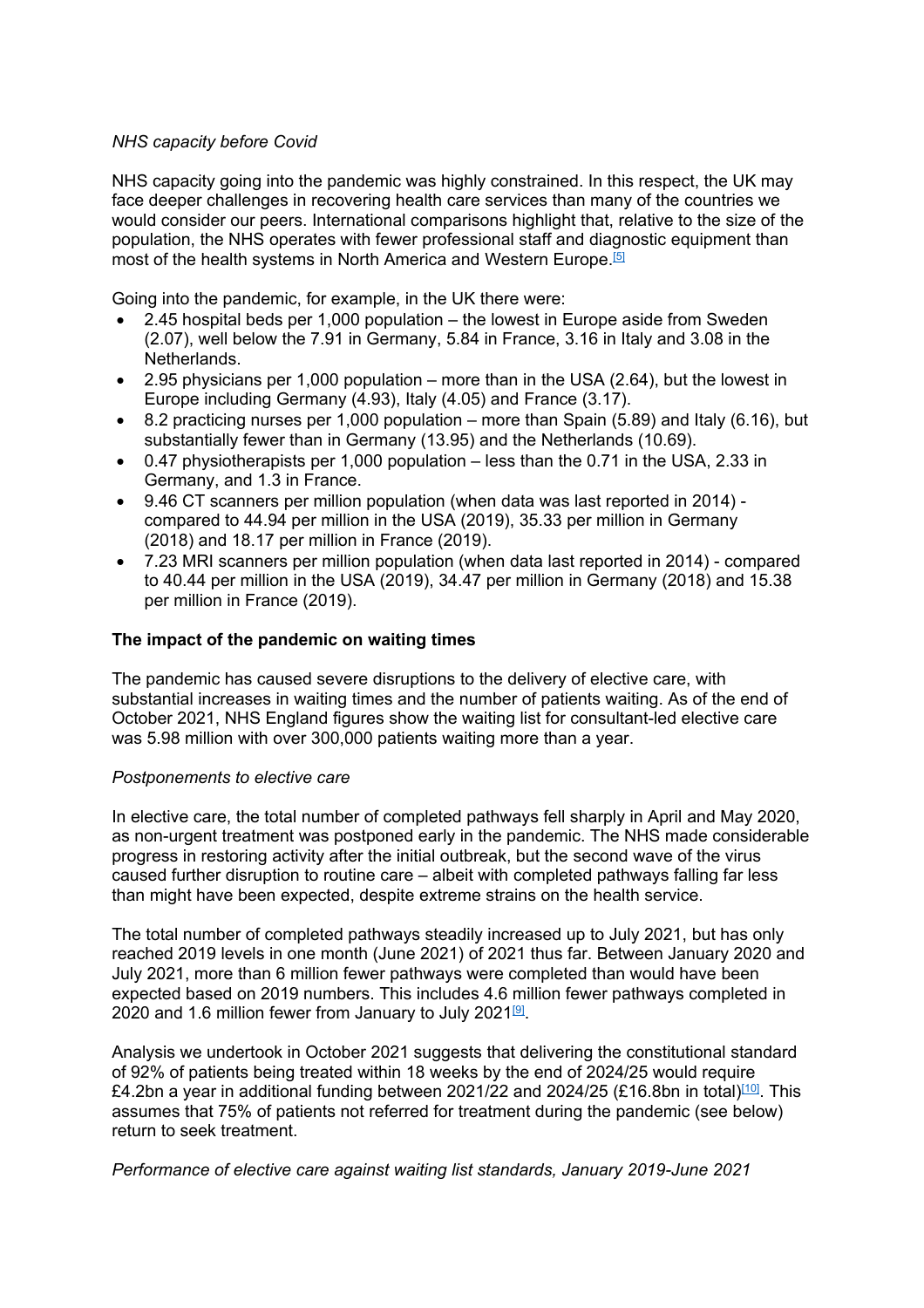

Source: NHSE, A&E Attendances, 2021, NHSE, RTT waiting times, 2021, NHSE, Cancer waiting times, 2021

# *Missing patients*

Since the start of the pandemic, substantially fewer patients have been added to the waiting list for elective care than would have been expected based on historic activity. In 2020, 5.9 million fewer people were added to the waiting list than in 2019. Between January and July 2021, 1.6 million fewer people started a new pathway compared to the same period in 2019. On this basis, we estimate that there could now be around 8 million 'missing patients' who have not started a pathway potentially leading to routine hospital treatment<sup>[\[11\]](https://ukc-word-edit.officeapps.live.com/we/wordeditorframe.aspx?new=1&ui=en-GB&rs=en-US&wopisrc=https%3A%2F%2Fthehealthfoundation98-my.sharepoint.com%2Fpersonal%2Fsam_mandi-ghomi_health_org_uk%2F_vti_bin%2Fwopi.ashx%2Ffiles%2Fa984bf24854c457bbd82150b4fae31ca&wdprevioussession=3b2e1324-ef1c-5b0f-c0ac-2fa9b4a2076d&wdnewandopenct=1639048230244&wdo=4&wdorigin=wacFileNew&wdtpl=blank&wdlcid=1033&wdpreviouscorrelation=c8371633-2a09-4970-bc97-293bb57c53f7&wdenableroaming=1&mscc=1&wdodb=1&hid=01110BA0-C0CB-C000-9E90-46E1152CC461&jsapi=1&jsapiver=v1&newsession=1&corrid=387bb545-35b2-4d15-b918-646e9379213d&usid=387bb545-35b2-4d15-b918-646e9379213d&sftc=1&mtf=1&sfp=1&wdredirectionreason=Unified_SingleFlush&rct=Medium&ctp=LeastProtected#_ftn11)</sup>. And this may be an underestimate, as demand for elective care was [projected](https://www.health.org.uk/publications/reports/health-and-social-care-funding-to-2024-25) [to](https://www.health.org.uk/publications/reports/health-and-social-care-funding-to-2024-25) [rise](https://www.health.org.uk/publications/reports/health-and-social-care-funding-to-2024-25) prior to the pandemic<sup>[\[12\]](https://ukc-word-edit.officeapps.live.com/we/wordeditorframe.aspx?new=1&ui=en-GB&rs=en-US&wopisrc=https%3A%2F%2Fthehealthfoundation98-my.sharepoint.com%2Fpersonal%2Fsam_mandi-ghomi_health_org_uk%2F_vti_bin%2Fwopi.ashx%2Ffiles%2Fa984bf24854c457bbd82150b4fae31ca&wdprevioussession=3b2e1324-ef1c-5b0f-c0ac-2fa9b4a2076d&wdnewandopenct=1639048230244&wdo=4&wdorigin=wacFileNew&wdtpl=blank&wdlcid=1033&wdpreviouscorrelation=c8371633-2a09-4970-bc97-293bb57c53f7&wdenableroaming=1&mscc=1&wdodb=1&hid=01110BA0-C0CB-C000-9E90-46E1152CC461&jsapi=1&jsapiver=v1&newsession=1&corrid=387bb545-35b2-4d15-b918-646e9379213d&usid=387bb545-35b2-4d15-b918-646e9379213d&sftc=1&mtf=1&sfp=1&wdredirectionreason=Unified_SingleFlush&rct=Medium&ctp=LeastProtected#_ftn12)</sup>. As services resume some of these patients would be expected to return, but there is significant uncertainty over what proportion. We estimate the waiting list could grow to 10–13 million if the majority (50–90%) do return and activity continues as usual<sup>[\[13\]](https://ukc-word-edit.officeapps.live.com/we/wordeditorframe.aspx?new=1&ui=en-GB&rs=en-US&wopisrc=https%3A%2F%2Fthehealthfoundation98-my.sharepoint.com%2Fpersonal%2Fsam_mandi-ghomi_health_org_uk%2F_vti_bin%2Fwopi.ashx%2Ffiles%2Fa984bf24854c457bbd82150b4fae31ca&wdprevioussession=3b2e1324-ef1c-5b0f-c0ac-2fa9b4a2076d&wdnewandopenct=1639048230244&wdo=4&wdorigin=wacFileNew&wdtpl=blank&wdlcid=1033&wdpreviouscorrelation=c8371633-2a09-4970-bc97-293bb57c53f7&wdenableroaming=1&mscc=1&wdodb=1&hid=01110BA0-C0CB-C000-9E90-46E1152CC461&jsapi=1&jsapiver=v1&newsession=1&corrid=387bb545-35b2-4d15-b918-646e9379213d&usid=387bb545-35b2-4d15-b918-646e9379213d&sftc=1&mtf=1&sfp=1&wdredirectionreason=Unified_SingleFlush&rct=Medium&ctp=LeastProtected#_ftn13)</sup>.

The reasons for these 'missing patients' are complex and warrant further research. Polling that we undertook in May 2020<sup>[\[14\]](https://ukc-word-edit.officeapps.live.com/we/wordeditorframe.aspx?new=1&ui=en-GB&rs=en-US&wopisrc=https%3A%2F%2Fthehealthfoundation98-my.sharepoint.com%2Fpersonal%2Fsam_mandi-ghomi_health_org_uk%2F_vti_bin%2Fwopi.ashx%2Ffiles%2Fa984bf24854c457bbd82150b4fae31ca&wdprevioussession=3b2e1324-ef1c-5b0f-c0ac-2fa9b4a2076d&wdnewandopenct=1639048230244&wdo=4&wdorigin=wacFileNew&wdtpl=blank&wdlcid=1033&wdpreviouscorrelation=c8371633-2a09-4970-bc97-293bb57c53f7&wdenableroaming=1&mscc=1&wdodb=1&hid=01110BA0-C0CB-C000-9E90-46E1152CC461&jsapi=1&jsapiver=v1&newsession=1&corrid=387bb545-35b2-4d15-b918-646e9379213d&usid=387bb545-35b2-4d15-b918-646e9379213d&sftc=1&mtf=1&sfp=1&wdredirectionreason=Unified_SingleFlush&rct=Medium&ctp=LeastProtected#_ftn14)</sup> showed that 47% of people felt uncomfortable in using their local hospital at the time, primarily due to concerns about being exposed to Covid. This fell to 23% when asked the same question in November 2020[\[15\]](https://ukc-word-edit.officeapps.live.com/we/wordeditorframe.aspx?new=1&ui=en-GB&rs=en-US&wopisrc=https%3A%2F%2Fthehealthfoundation98-my.sharepoint.com%2Fpersonal%2Fsam_mandi-ghomi_health_org_uk%2F_vti_bin%2Fwopi.ashx%2Ffiles%2Fa984bf24854c457bbd82150b4fae31ca&wdprevioussession=3b2e1324-ef1c-5b0f-c0ac-2fa9b4a2076d&wdnewandopenct=1639048230244&wdo=4&wdorigin=wacFileNew&wdtpl=blank&wdlcid=1033&wdpreviouscorrelation=c8371633-2a09-4970-bc97-293bb57c53f7&wdenableroaming=1&mscc=1&wdodb=1&hid=01110BA0-C0CB-C000-9E90-46E1152CC461&jsapi=1&jsapiver=v1&newsession=1&corrid=387bb545-35b2-4d15-b918-646e9379213d&usid=387bb545-35b2-4d15-b918-646e9379213d&sftc=1&mtf=1&sfp=1&wdredirectionreason=Unified_SingleFlush&rct=Medium&ctp=LeastProtected#_ftn15). While this was a significant shift over the course of six months, but the fall in the level of unease about using hospital services has not been reflected in an increase in referrals for elective care. This may indicate that factors other than a reluctance to seek health care, such as barriers to accessing services, may also be playing an important role in limiting the expected return of missing patients.

# *Unequal disruption to care*

While elective care has been disrupted in every part of England, the extent of this disruption is not the same everywhere. On average, the most socioeconomically deprived areas of England face the biggest backlogs, and patients in these areas face longer delays.

Our analysis suggests elective care activity fell in each of England's 42 Integrated Care Systems (ICS) during the pandemic, but there were considerable differences between ICSs in terms of both the level of disruption and rate of recovery. The ICSs with the largest falls in completed pathways in 2020, compared to 2019, were in East London (37% fewer), Greater Manchester (34% fewer) and Suffolk and North East Essex (34% fewer). The smallest reductions were in Bath and North East Somerset, Swindon and Wiltshire (21% fewer), Mid and South Essex (18% fewer) and Nottingham and Nottinghamshire (13% fewer).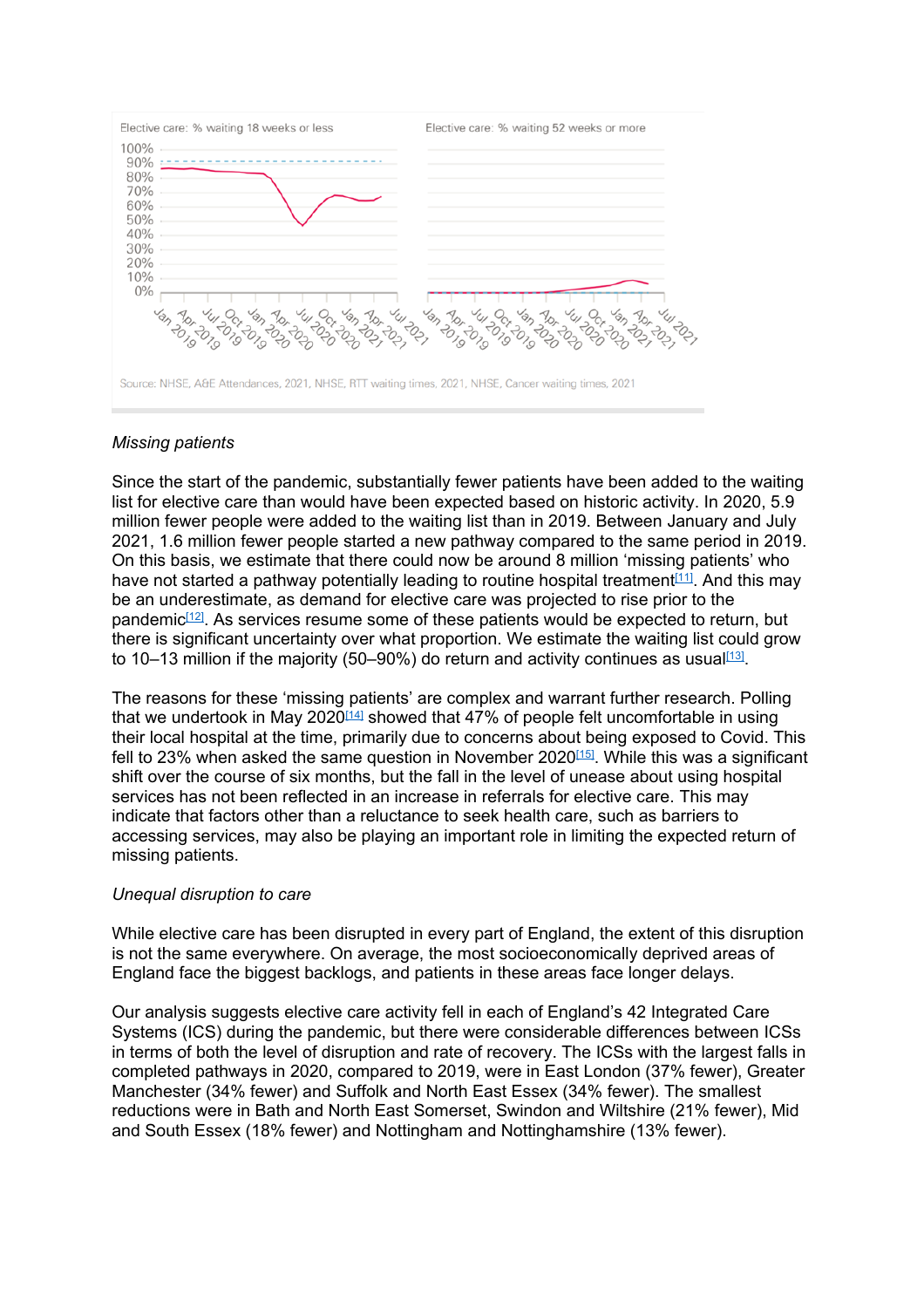Additionally, as of July 2021,  $tF$ he numbers of completed pathways in some ICSs were considerably nearer to (and in one ICS exceeded) 2019 levels. Between January and July 2021, the areas with the most completed pathways compared to the same months in 2019 were Nottingham and Nottinghamshire (4% more), Bath and North East Somerset, Swindon and Wiltshire (1% fewer) and Gloucestershire (4% fewer). The areas with the fewest pathways completed relative to the same months in 2019 were Herefordshire and Worcestershire (25% fewer), East London (28% fewer) and Birmingham and Solihull (33% fewer).

There are also major concerns that more socioeconomically deprived areas of the country have more missing patients still waiting to come forward to begin treatment pathways. Those who do present may have seriously deteriorated in the interim, so could need more urgent, intensive treatment. How many of these missing patients will eventually present, and what treatment will be needed by those who do, is a big unknown. This uncertainty has [major](https://www.health.org.uk/publications/reports/health-and-social-care-funding-to-2024-25) [consequences](https://www.health.org.uk/publications/reports/health-and-social-care-funding-to-2024-25) for the time and funding needed to address the elective care backlog.

*Percentage difference in completed care pathways between 2019 and 2021 for each Integrated Care System*



Missing patients are not evenly distributed across England. The ICSs with the largest falls in new pathways in 2020, compared to 2019, were Northamptonshire (39% fewer), North London (35% fewer) and East London (35% fewer). ICSs in Mid and South Essex, Nottingham and Nottinghamshire (both 17% fewer) and Cornwall and the Isles of Scilly (20% fewer) saw the smallest reductions in the same period.

Missing patients may also be returning faster in some ICSs than others. Between January and July 2021, Mid and South Essex (8% more) exceeded the number of new pathways in the same months of 2019 and ICSs in Coventry and Warwickshire and Gloucestershire came very close (both 4% below). Relative to the same period in 2019, ICSs in North London (28% fewer), North West London (25% fewer) and Lincolnshire (23% fewer) had the fewest new pathways started in this period.

One example of the regional inequalities in the disruption to elective care is rates of hip replacements. The NHS in England usually carries out 330 elective hip replacements a day on average under regular circumstances. During March and April 2020, this fell to an average of between one and two a day. Recovery on this began in May 2020, but the pace and extent of this varied by region, with only London recovering to pre-pandemic numbers by the end of 2020. This led to 58,000 fewer people having hip replacements in 2020. Those waiting are particularly likely to be in certain regions of England (the North West and the South West both have 50% fewer admissions than usual), are slightly more likely to be older and slightly more likely to be living in deprived areas. In London there has been only a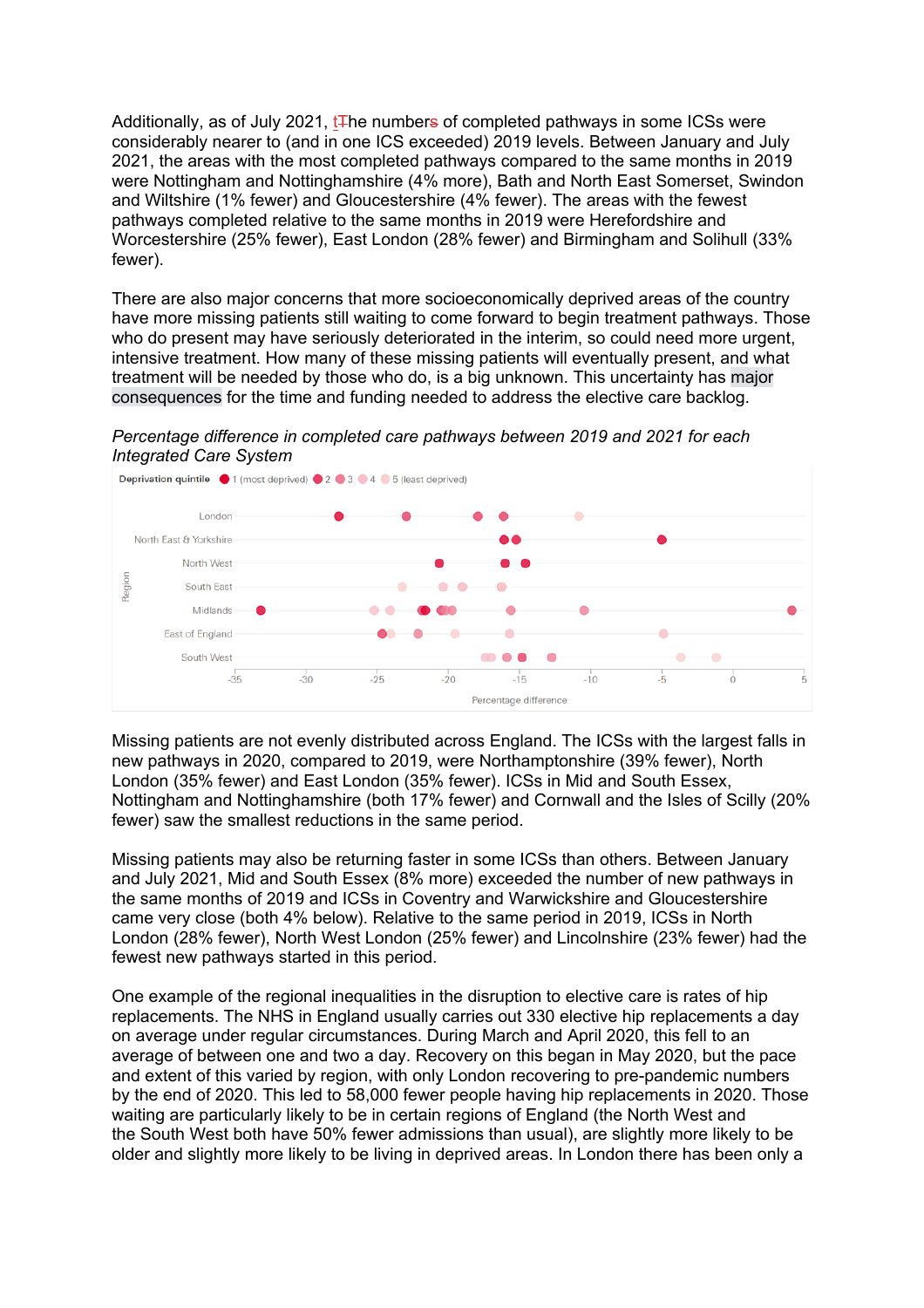15% reduction in admissions for the least deprived area, compared with 30% for the most deprived. This data is indicative of wider trends across all elective care specialisms.

ICSs are expected to play a central role in restoring elective care, including developing local plans for recovering services<sup>[\[16\]](https://ukc-word-edit.officeapps.live.com/we/wordeditorframe.aspx?new=1&ui=en-GB&rs=en-US&wopisrc=https%3A%2F%2Fthehealthfoundation98-my.sharepoint.com%2Fpersonal%2Fsam_mandi-ghomi_health_org_uk%2F_vti_bin%2Fwopi.ashx%2Ffiles%2Fa984bf24854c457bbd82150b4fae31ca&wdprevioussession=3b2e1324-ef1c-5b0f-c0ac-2fa9b4a2076d&wdnewandopenct=1639048230244&wdo=4&wdorigin=wacFileNew&wdtpl=blank&wdlcid=1033&wdpreviouscorrelation=c8371633-2a09-4970-bc97-293bb57c53f7&wdenableroaming=1&mscc=1&wdodb=1&hid=01110BA0-C0CB-C000-9E90-46E1152CC461&jsapi=1&jsapiver=v1&newsession=1&corrid=387bb545-35b2-4d15-b918-646e9379213d&usid=387bb545-35b2-4d15-b918-646e9379213d&sftc=1&mtf=1&sfp=1&wdredirectionreason=Unified_SingleFlush&rct=Medium&ctp=LeastProtected#_ftn16)</sup>. The move from managing waiting lists at system level, rather than at the level of individual providers, is an important shift in policy. There are a range of potential benefits to managing waiting lists at system level, particularly around managing capacity and resources, but unlocking this potential is unlikely to be straightforward. With ICSs still at varying levels of maturity, this may limit the progress that can be made in the parts of the country where systems are less well established. While NHS leaders reported that the pandemic had enhanced local partnership working, assessments of local collaboration by the CQC found a much more mixed picture<sup>[\[17\]](https://ukc-word-edit.officeapps.live.com/we/wordeditorframe.aspx?new=1&ui=en-GB&rs=en-US&wopisrc=https%3A%2F%2Fthehealthfoundation98-my.sharepoint.com%2Fpersonal%2Fsam_mandi-ghomi_health_org_uk%2F_vti_bin%2Fwopi.ashx%2Ffiles%2Fa984bf24854c457bbd82150b4fae31ca&wdprevioussession=3b2e1324-ef1c-5b0f-c0ac-2fa9b4a2076d&wdnewandopenct=1639048230244&wdo=4&wdorigin=wacFileNew&wdtpl=blank&wdlcid=1033&wdpreviouscorrelation=c8371633-2a09-4970-bc97-293bb57c53f7&wdenableroaming=1&mscc=1&wdodb=1&hid=01110BA0-C0CB-C000-9E90-46E1152CC461&jsapi=1&jsapiver=v1&newsession=1&corrid=387bb545-35b2-4d15-b918-646e9379213d&usid=387bb545-35b2-4d15-b918-646e9379213d&sftc=1&mtf=1&sfp=1&wdredirectionreason=Unified_SingleFlush&rct=Medium&ctp=LeastProtected#_ftn17)</sup>. Collaboration was often effective where there were good pre-existing relationships and clear governance, but the CQC found confusion and duplication in areas where these were lacking.

# *Disruption to cancer services*

The delivery of cancer services has been similarly disrupted. By mid-2021 the cumulative difference between observed and predicted first treatments was more than 40,000<sup>[\[18\]](https://ukc-word-edit.officeapps.live.com/we/wordeditorframe.aspx?new=1&ui=en-GB&rs=en-US&wopisrc=https%3A%2F%2Fthehealthfoundation98-my.sharepoint.com%2Fpersonal%2Fsam_mandi-ghomi_health_org_uk%2F_vti_bin%2Fwopi.ashx%2Ffiles%2Fa984bf24854c457bbd82150b4fae31ca&wdprevioussession=3b2e1324-ef1c-5b0f-c0ac-2fa9b4a2076d&wdnewandopenct=1639048230244&wdo=4&wdorigin=wacFileNew&wdtpl=blank&wdlcid=1033&wdpreviouscorrelation=c8371633-2a09-4970-bc97-293bb57c53f7&wdenableroaming=1&mscc=1&wdodb=1&hid=01110BA0-C0CB-C000-9E90-46E1152CC461&jsapi=1&jsapiver=v1&newsession=1&corrid=387bb545-35b2-4d15-b918-646e9379213d&usid=387bb545-35b2-4d15-b918-646e9379213d&sftc=1&mtf=1&sfp=1&wdredirectionreason=Unified_SingleFlush&rct=Medium&ctp=LeastProtected#_ftn18)</sup>. This implies there are more than 40,000 patients who are living with undiagnosed cancer, have died with undiagnosed cancer, or have decided not to undergo treatment. This effect has come from the reduction in consultations and referrals, the pressure on secondary care during the pandemic, and a dramatic reduction in attendance of cancer screening. Of this 40,000 plus backlog of missing cancer patients, over 10,000 are missing from the normal diagnosis numbers following a screening.

The screening programme for bowel cancer was paused during the early stage of the pandemic, with main diagnostic tests being limited to emergency settings. This resulted in the number of people being invited to screenings falling from over one million in April-June 2019 to 604 people in April-June 2020. Recovery efforts for bowel cancer screenings were extensive towards the end of 2020 (see following section). However, 46% fewer people received colonoscopies between April and October 2020 than the same period in 2019. Cancer charities remain concerned about the number of people waiting for bowel cancer investigations in 2021. As of May 2021 the number remained five times higher.

The NHS has made more obvious progress in restoring activity in cancer services than for elective care. The number of patients seeing a specialist following an urgent GP referral for suspected cancer has been consistently above 2019 levels for the last few months. The volume of treatment activity, including first treatments and second and subsequent treatment, has also been consistently at or slightly above pre-pandemic levels. However, these statistics relate to numbers of pathways being completed rather than the number of patients currently waiting. Management information published by NHS England suggests the backlog of patients yet to start treatment more than 62 days after an urgent referral with suspected cancer to start of first definitive treatment is growing.<sup>*i*</sup> From a low of 14,919 in week ending 25 April 2021, the number of patients yet to start treatment who have already waited over 62 days has steadily increased to 23,256 by week ending 31 October 2021.

#### **Barriers to addressing the backlog**

#### *Workforce shortages*

There is a legitimate risk that shortages in workforce could undermine the effort to recover the elective waiting list. In 2020, we estimated that an additional 4,100 consultants and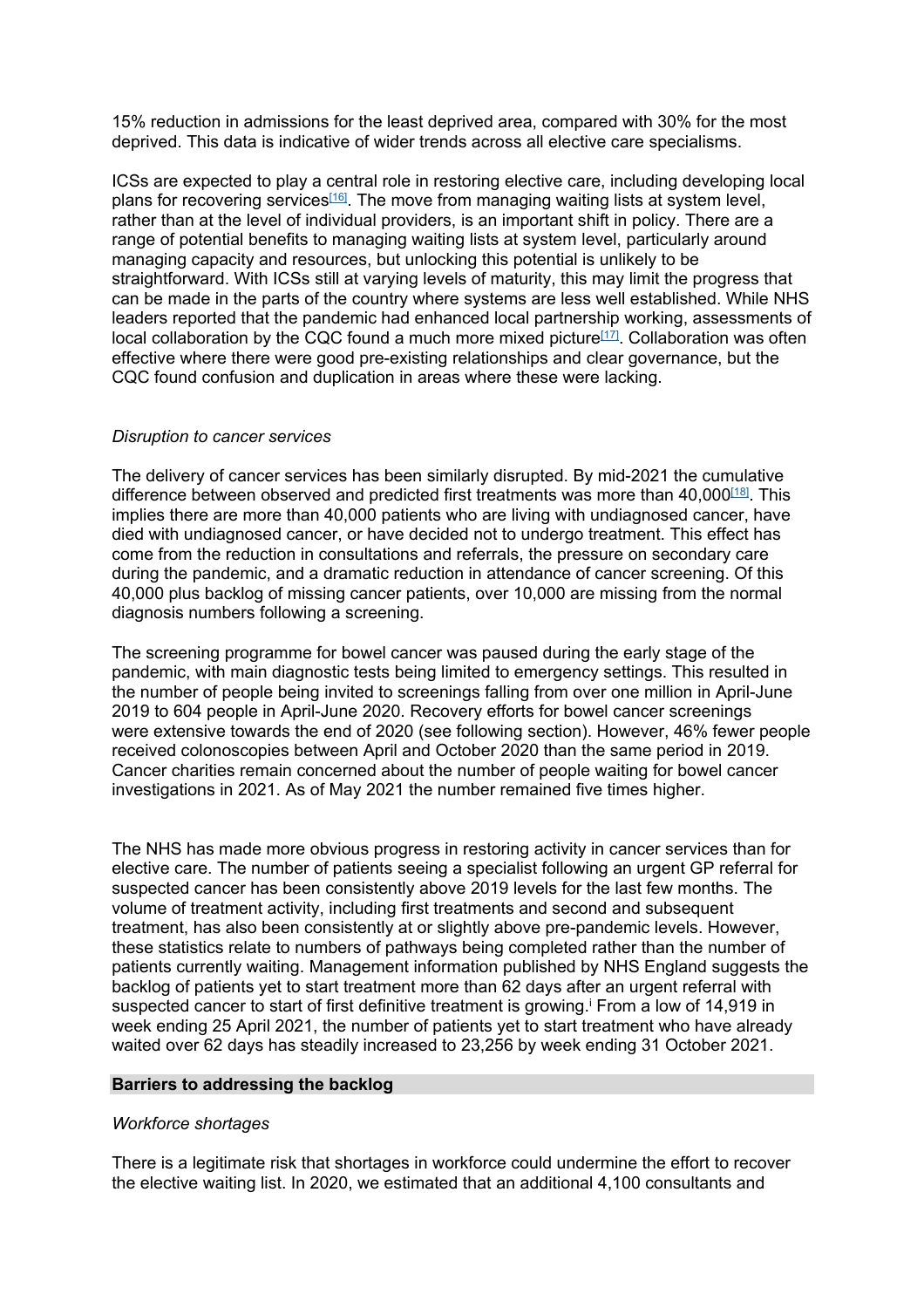17,100 nurses would be needed to meet the elective backlog on a national level<sup>[\[23\]](https://ukc-word-edit.officeapps.live.com/we/wordeditorframe.aspx?new=1&ui=en-GB&rs=en-US&wopisrc=https%3A%2F%2Fthehealthfoundation98-my.sharepoint.com%2Fpersonal%2Fsam_mandi-ghomi_health_org_uk%2F_vti_bin%2Fwopi.ashx%2Ffiles%2Fa984bf24854c457bbd82150b4fae31ca&wdprevioussession=3b2e1324-ef1c-5b0f-c0ac-2fa9b4a2076d&wdnewandopenct=1639048230244&wdo=4&wdorigin=wacFileNew&wdtpl=blank&wdlcid=1033&wdpreviouscorrelation=c8371633-2a09-4970-bc97-293bb57c53f7&wdenableroaming=1&mscc=1&wdodb=1&hid=01110BA0-C0CB-C000-9E90-46E1152CC461&jsapi=1&jsapiver=v1&newsession=1&corrid=387bb545-35b2-4d15-b918-646e9379213d&usid=387bb545-35b2-4d15-b918-646e9379213d&sftc=1&mtf=1&sfp=1&wdredirectionreason=Unified_SingleFlush&rct=Medium&ctp=LeastProtected#_ftn23)</sup>. Since then, the number of additional treatments needed to meet the backlog has grown substantially. Under our estimates, if 75% of missing patients returned, then meeting the referral to treatment (RTT) target by 2024/25 would require 13% more pathways to be completed each year than in 2019/20; this would equate to an additional 4,400 consultants and 18,310 nurses each year. In a more conservative scenario, if the system is on course to return to 2018/19 levels of performance by 2028/29, then the number of pathways would need to be 7% higher than in 2019/20. This would mean 2,270 more consultants and 9,370 nurses would be needed each year nationally above filling existing shortages.

| <b>Extra resources</b><br>needed | Returning to 18/19 levels of performance<br>(2021/22-2028/29) | <b>Meeting the RTT target</b><br>$(2021/22 - 2024/25)$ |
|----------------------------------|---------------------------------------------------------------|--------------------------------------------------------|
| Consultants                      | 2.270                                                         | 4.440                                                  |
| <b>Nurses</b>                    | 9.370                                                         | 18,310                                                 |

| Estimated additional staff required (75% missing patients returning) |  |  |
|----------------------------------------------------------------------|--|--|
|                                                                      |  |  |

#### *Strain of the pandemic on existing staff*

Serious staff shortages are compounded by the fact that [staff](https://blogs.bmj.com/bmj/2021/03/23/will-warbuton-translating-praise-for-the-nhs-into-practical-support-for-recovery/) [are](https://blogs.bmj.com/bmj/2021/03/23/will-warbuton-translating-praise-for-the-nhs-into-practical-support-for-recovery/) [exhausted](https://blogs.bmj.com/bmj/2021/03/23/will-warbuton-translating-praise-for-the-nhs-into-practical-support-for-recovery/) [by](https://blogs.bmj.com/bmj/2021/03/23/will-warbuton-translating-praise-for-the-nhs-into-practical-support-for-recovery/) [their](https://blogs.bmj.com/bmj/2021/03/23/will-warbuton-translating-praise-for-the-nhs-into-practical-support-for-recovery/) [experience](https://blogs.bmj.com/bmj/2021/03/23/will-warbuton-translating-praise-for-the-nhs-into-practical-support-for-recovery/) [of](https://blogs.bmj.com/bmj/2021/03/23/will-warbuton-translating-praise-for-the-nhs-into-practical-support-for-recovery/) [the](https://blogs.bmj.com/bmj/2021/03/23/will-warbuton-translating-praise-for-the-nhs-into-practical-support-for-recovery/) [past](https://blogs.bmj.com/bmj/2021/03/23/will-warbuton-translating-praise-for-the-nhs-into-practical-support-for-recovery/) [18](https://blogs.bmj.com/bmj/2021/03/23/will-warbuton-translating-praise-for-the-nhs-into-practical-support-for-recovery/) [months.](https://blogs.bmj.com/bmj/2021/03/23/will-warbuton-translating-praise-for-the-nhs-into-practical-support-for-recovery/) Results from the NHS Staff Survey 2020 show that 44% of staff reported feeling unwell as a result of work-related stress, the highest result over the past five years. While the full impact on the mental wellbeing of staff will likely not be known for some time, there are likely to be ongoing impacts for some staff. A [study](https://academic.oup.com/occmed/advance-article/doi/10.1093/occmed/kqaa220/6072139) conducted after the first wave of covid-19 in summer 2020 found almost half of critical care staff met thresholds for Post-Traumatic Stress Disorder, depression, anxiety, or problem drinking. Some staff are likely to have experienced [moral](https://www.bmj.com/content/368/bmj.m1211) [injury,](https://www.bmj.com/content/368/bmj.m1211) the distress arising from being unable to act in line with their personal ethical codes. It will not be possible for NHS organisations to recover activity levels without a significant focus on providing ongoing support for staff. This is likely to impact the speed at which services can be accelerated.

# *Funding*

The Health Foundation's REAL Centre estimates suggest that clearing the backlog and returning to the 18-week RTT target in this parliament would cost £11.7billion (50% of 'missing patients' returning) to £15.7billion (75%). In addition, some recurring cost of around £300m would be needed each year to reach and maintain the 92% target. In all, over this parliament, £12.8billion to £16.8billionin funding would be needed.

This equates to between £3.2billion and £4.2billion a year in additional funding each year from 2021/22 to 2024/25. This funding would enable the NHS to clear the backlog of people waiting for routine elective care, including returning 'missing patients' by treating an additional 1.7million to 2.2million people a year. However, as above, even with this funding there may not be capacity to treat this number of patients over the next 4 years. Moving at a slower pace, with the ambition of returning to 18/19 levels of waiting by 2028/29 would require £5.4 billion (50%) to £7.1billion (75%) by the end of the parliament, £1.3billion- £1.8billion per year up to 2024/25.<sup>1</sup>

<sup>1</sup> Note, the total cost to clear the backlog would be between £8.8billion (50%) and £12.3billion (75%) by 2028/29, plus some recurring cost each year.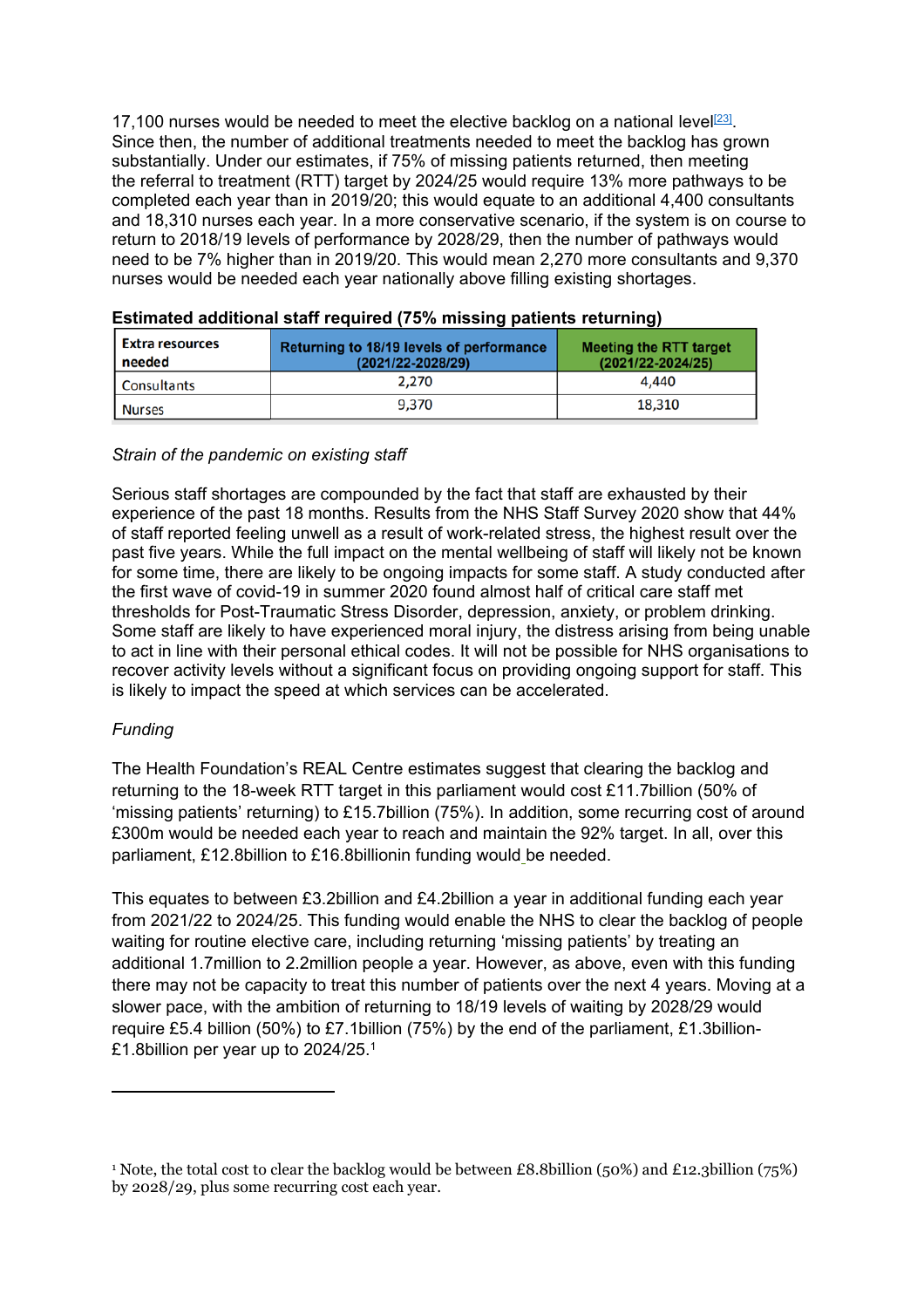By comparison, the government has committed a total of £10 billion to meet the elective care backlog in the NHS, considerably less than the REAL Centre's estimate of what would be needed to clear the backlog in this parliament but enough to put it on track to return to waiting times target in 2028/29. Finally, we estimate that keeping the waiting list to 5.5million by the end of the parliament would require £13.3 billion.

# *Comparison of funding committed and REAL Centre estimates to clear the backlog*

# Current funding will almost certainly mean longer waiting lists by the end of this parliament



Funding announced for recovering the elective backlog compared to estimated funding needed

*Note: REAL Centre estimates assume 75% returning*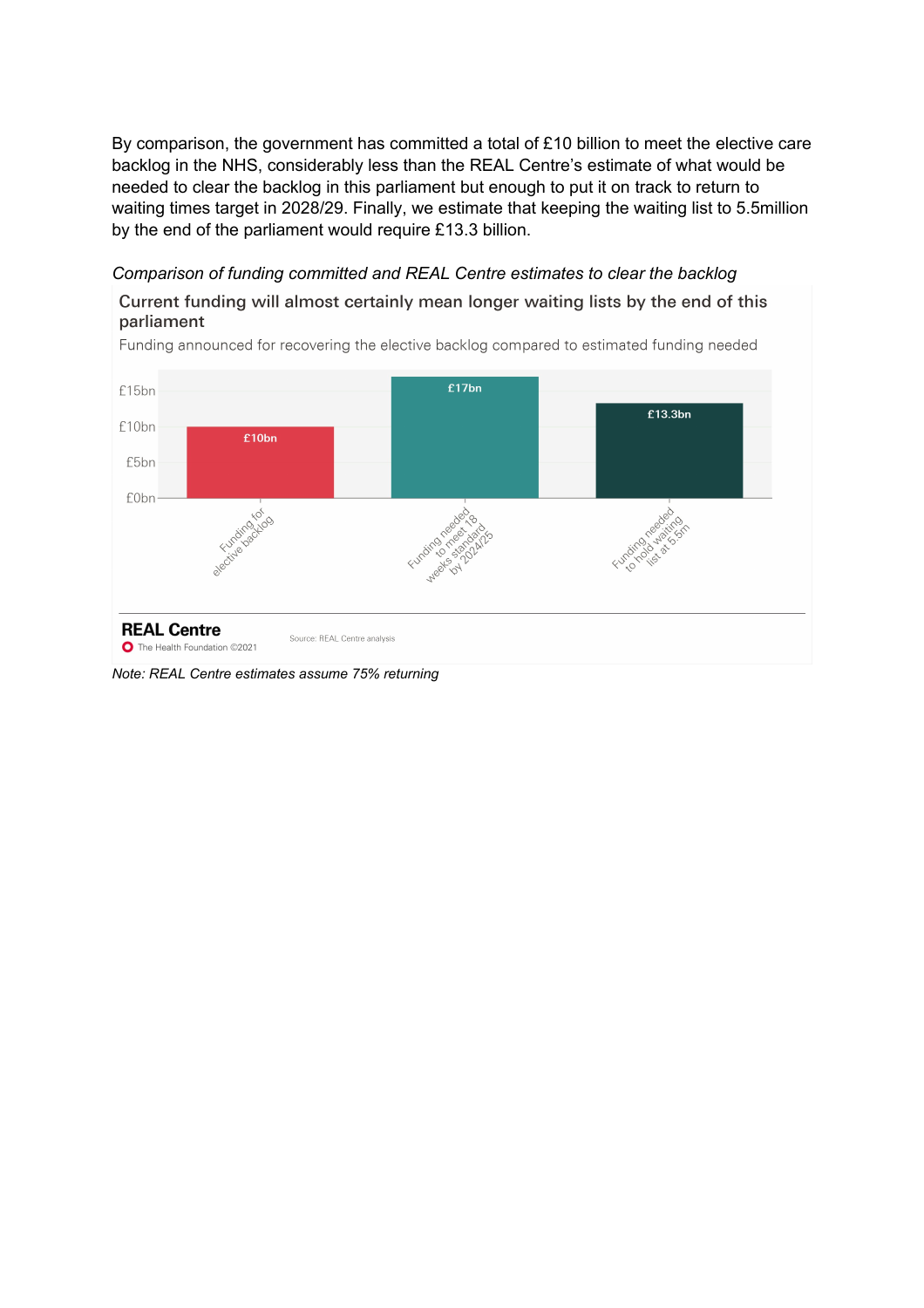# **How the REAL Centre calculates the funding needed to clear the backlog**

The funding needed to clear the backlog is a function of the activity required and the cost of that activity. The chart below shows the 'actual waiting list' and the '18-week manageable waiting list'. As activity generally increases over time, the size of the waiting list for which the 18-week RTT target can be met also grows. Recently, however, the waiting list has been growing faster than the rate at which the target can be met and performance was deteriorating even before COVID-19.

Moreover, as services resume some of the 'missing patients' - the up to 8 million referrals that would have been expected but didn't occur - would be expected to return. There is significant uncertainty over how many, but if sizeable numbers do return, we estimate the waiting list could grow to 10.5-13.7 million (with 50-90% of missing patients returning over three years).



To meet constitutional waiting times standards, the NHS would need to do two things:

- first, undertake more activity on an ongoing basis to stop waiting lists from growing (this is a recurrent cost);
- second, clear the backlog (this is modelled as a one-off increase in activity to treat those already waiting and returning 'missing patients').

Costs are based on a weighted average of outpatient and inpatient costs of admission. Only some patients will require a hospital admission (22% of completed pathways in 2018/19). Looking only at those completed after 18 weeks, a higher proportion were admitted (39%). We assume 39% of those in the backlog, including missing patients, require admitted patient care.

Furthermore, the non-recurrent costs of clearing the backlog are uprated to account for the price premium associated with using more bank and agency staff or capacity in the private sector. While bank and agency staff account for around 8% of the NHS workforce on average, REAL Centre analysis indicates that they cost on average 90% more than establishment staff per whole time equivalent. The uprate factor applied depends how quickly the backlog is cleared.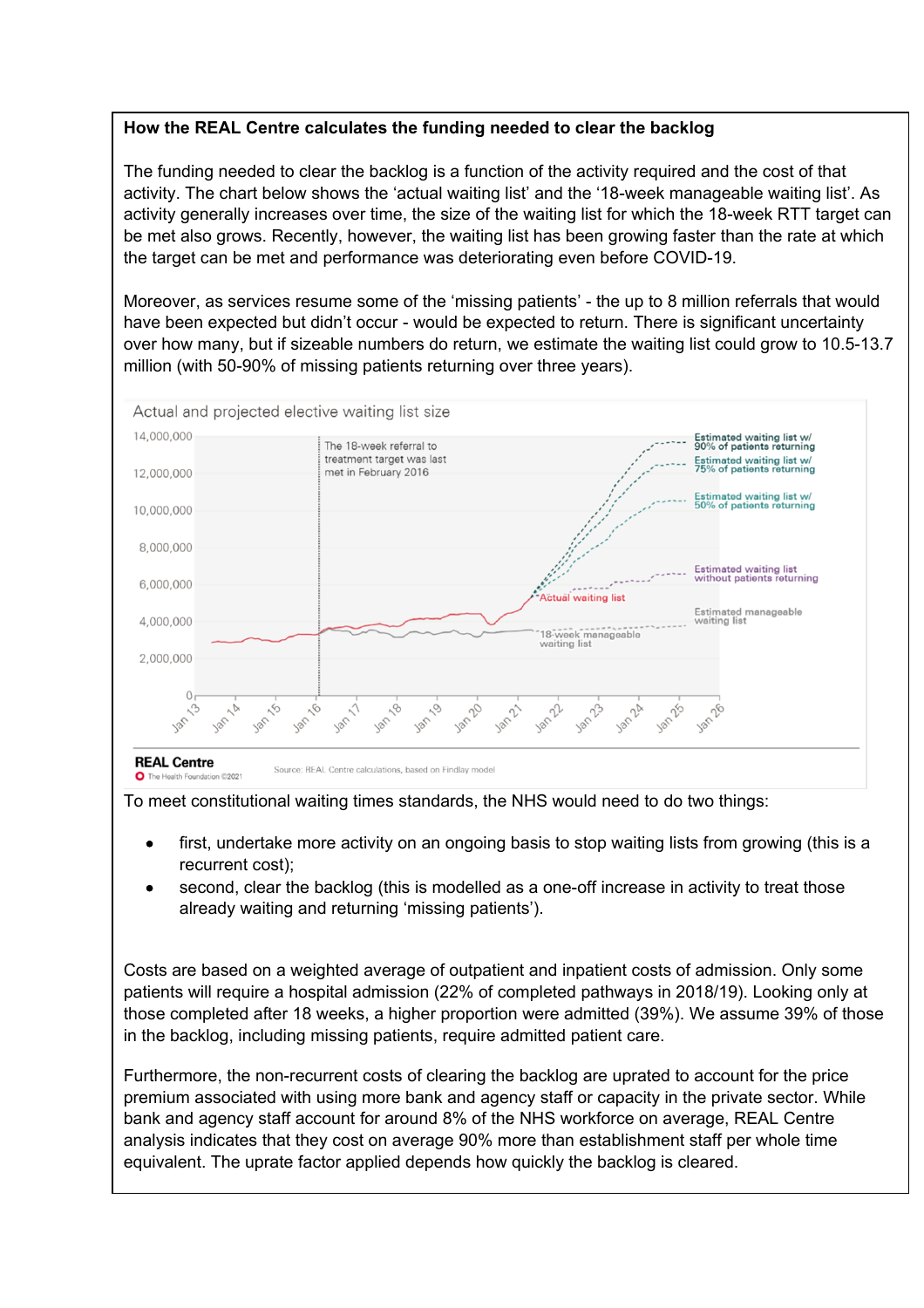# *COVID-19 as an endemic challenge*

A significant challenge in the recovery is the reality of living with Covid-19 over the long term. Trying to bring down waiting times for elective care and cancer services will be made even more challenging if the health service faces further waves of COVID-19.

This has been evidenced throughout the past two years. Elective care was disrupted less, and subsequently recovered faster, in regions with lower COVID-19 infection rates. Compared to 2019, waiting list activity during 2020 fell by 31% in the North West (biggest fall) and by 24% in the South West (smallest fall). The regions with below average rates of COVID-19 also recovered to pre-pandemic levels of activity faster. Higher rates of COVID-19 cases in the community will lead to higher numbers of patients admitted to hospital with COVID-19, limiting the beds available for elective care. Higher rates of community cases is also likely to cause higher levels of sickness absence and self-isolation among NHS staff, limiting the workforce available for elective care. It should also be noted that the regions are large and there is almost certainly as much (possibly more) variation within regions as between them.

# **Enabling improvements over the long term**

Given the scale of the backlog, recovery just to pre-pandemic levels, let alone further improvements, may take several years.

In developing a support offer for local providers, we urge DHSC and NHSE to develop and deliver a long-term framework for recovery that focuses on embedding sustainable improvements in the design and delivery of elective care. As well as delivering care to more patients in the short-term, this could also help to realise some long-term aspirations for the service, including reform of outpatient services, increasing patient involvement in their care and speeding up the adoption and spread of technological and digitally enabled care.

a number of key enablers to improving [NHS](https://www.health.org.uk/publications/long-reads/agility-the-missing-ingredient-for-nhs-productivity) [productivity](https://www.health.org.uk/publications/long-reads/agility-the-missing-ingredient-for-nhs-productivity) which will also be important in facilitating service recovery. It will also be important to focus on other factors such as staff wellbeing and management and leadership.

#### *Key enablers*

- Invest in providers' **capability for innovation and improvement** QI skills, da[ta](https://www.longtermplan.nhs.uk/%22%20/t%20%22_blank) analysis, capacity for evaluation, etc – following through on the [NHS](https://www.longtermplan.nhs.uk/%22%20/t%20%22_blank) [Long](https://www.longtermplan.nhs.uk/%22%20/t%20%22_blank) [Term](https://www.longtermplan.nhs.uk/%22%20/t%20%22_blank) [Plan](https://www.longtermplan.nhs.uk/%22%20/t%20%22_blank) commitment to help providers build their improvement capability. A large proportion of English trusts rated 'outstanding' have built up their improvement capability over a number of years; but while pockets of excellence exist, more needs to be done to move from this being the exception to the norm. [Evidence](http://evidence/) suggests building improvement capability can reap long-term productivity dividends, though requires upfront investment – a barrier at a time of wider financial pressure.
- **Encourage sharing of data, analysis and learning.** Networks such as the [Q](https://q.health.org.uk/) [Community](https://q.health.org.uk/) and [Beneficial](https://www.england.nhs.uk/beneficial-changes-network/) [Changes](https://www.england.nhs.uk/beneficial-changes-network/) [Network](https://www.england.nhs.uk/beneficial-changes-network/) allow for sharing learning and can support the rapid scale and spread of innovation, thus breaking down barriers in overcoming siloed working. We recommend continued support of learning networks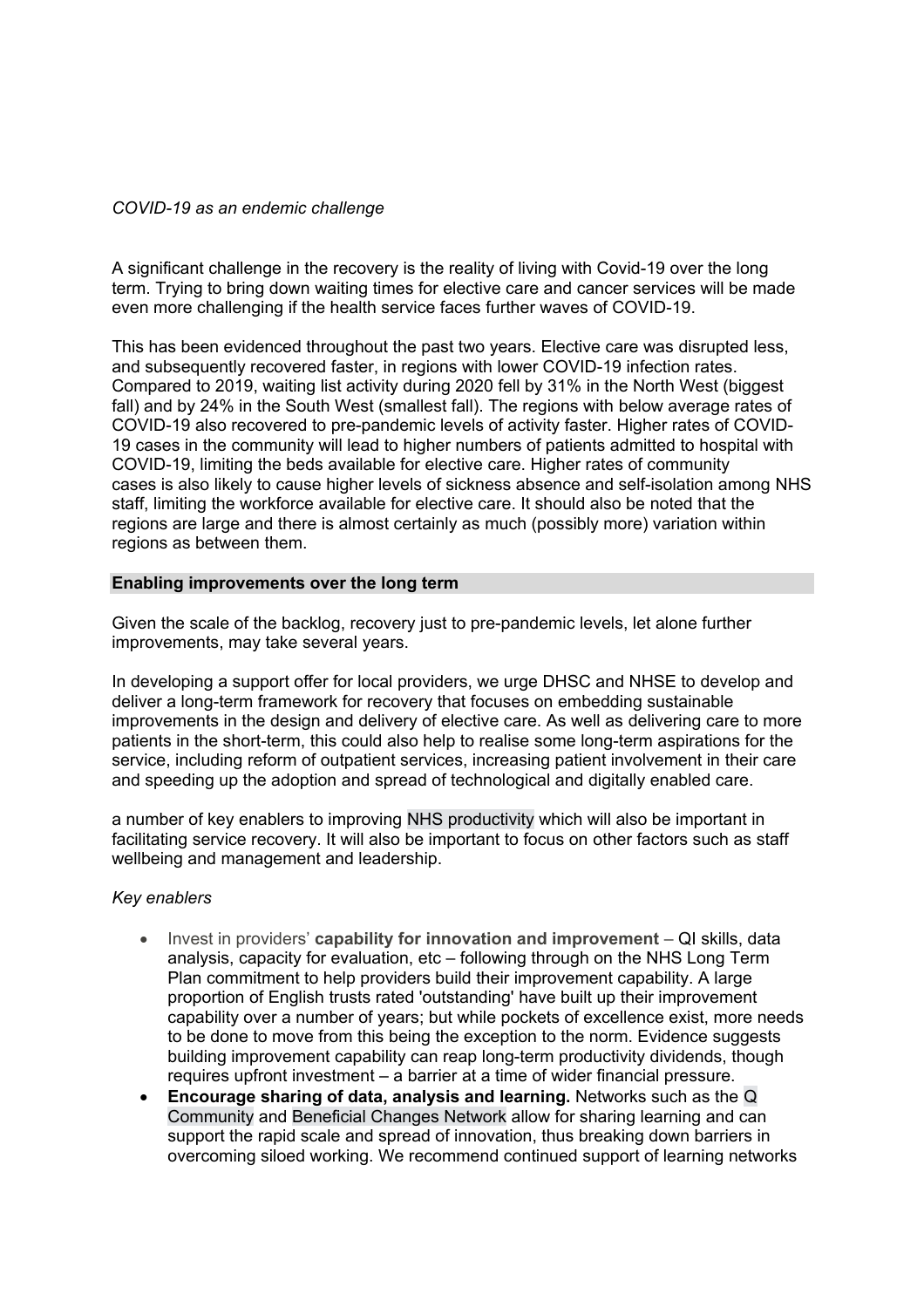such as these, in addition to other mechanisms of shared learning between staff and organisations.

- **Provide effective implementation support.** As described in the Health Foundation's report [The](https://reader.health.org.uk/the-spread-challenge) [Spread](https://reader.health.org.uk/the-spread-challenge) [Challenge,](https://reader.health.org.uk/the-spread-challenge) the requirements of effective implementation are often a barrier to change being initiated, completed and sustained. Appropriate support from central bodies, including funding to cover upfront costs of adoption, and assistance with analytics and evaluation, will be important in supporting regional and local providers to transform services successfully. One example of this is the [Nottingham](https://s20056.pcdn.co/wp-content/uploads/2021/11/4.-Embedding-organisational-analytical-capability.pdf) [University](https://s20056.pcdn.co/wp-content/uploads/2021/11/4.-Embedding-organisational-analytical-capability.pdf) [Hospitals](https://s20056.pcdn.co/wp-content/uploads/2021/11/4.-Embedding-organisational-analytical-capability.pdf) [NHS](https://s20056.pcdn.co/wp-content/uploads/2021/11/4.-Embedding-organisational-analytical-capability.pdf) [Trust](https://s20056.pcdn.co/wp-content/uploads/2021/11/4.-Embedding-organisational-analytical-capability.pdf) [Information](https://s20056.pcdn.co/wp-content/uploads/2021/11/4.-Embedding-organisational-analytical-capability.pdf) [and](https://s20056.pcdn.co/wp-content/uploads/2021/11/4.-Embedding-organisational-analytical-capability.pdf) [Insight](https://s20056.pcdn.co/wp-content/uploads/2021/11/4.-Embedding-organisational-analytical-capability.pdf) [Department,](https://s20056.pcdn.co/wp-content/uploads/2021/11/4.-Embedding-organisational-analytical-capability.pdf) who deliver robust analysis and implementation support to service transformation, working alongside teams improving clinical services.
- **Investment in digital infrastructure across the NHS.** This is an important enabler of many types of innovation and improvement. The recent £250m technology fund is a promising start, but more remains to be done. Challenges remain in [developing](https://www.thelancet.com/journals/landig/article/PIIS2589-7500(21)00005-4/fulltext) [digital](https://www.thelancet.com/journals/landig/article/PIIS2589-7500(21)00005-4/fulltext) [capability](https://www.thelancet.com/journals/landig/article/PIIS2589-7500(21)00005-4/fulltext) and improving the [interoperability](https://pubmed.ncbi.nlm.nih.gov/31806611/) of health information technology systems. Historically, much attention has typically been paid to cutting-edge technological innovation in leading providers, less to organisations lower down the curve where the real barriers to improvement lie. [NHSX's](https://www.nhsx.nhs.uk/key-tools-and-info/digital-aspirants/) [Digital](https://www.nhsx.nhs.uk/key-tools-and-info/digital-aspirants/) [Aspirant](https://www.nhsx.nhs.uk/key-tools-and-info/digital-aspirants/) [programme](https://www.nhsx.nhs.uk/key-tools-and-info/digital-aspirants/) is a positive development but covers only a minority of trusts; this kind of support should become a regular funding stream and expanded to more organisations. More focus is also needed on the challenges of digital infrastructure in [primary](https://www.nao.org.uk/wp-content/uploads/2019/05/Digital-transformation-in-the-NHS.pdf) [and](https://www.nao.org.uk/wp-content/uploads/2019/05/Digital-transformation-in-the-NHS.pdf) [community](https://www.nao.org.uk/wp-content/uploads/2019/05/Digital-transformation-in-the-NHS.pdf) [care.](https://www.nao.org.uk/wp-content/uploads/2019/05/Digital-transformation-in-the-NHS.pdf)

In addition to much needed investment and support in improvement, innovation and infrastructure, providing support to staff at all levels will be crucial to recovery of services.

- **Support good management practices.** The forthcoming Messenger review should be seen as an opportunity to showcase and spread best practice amongst managers at all levels, with a focus on enabling transformative change and improving culture. Managers should be supported rather than 'performance managed', with recognition that as a workforce they are key in delivering patient care and improvement, and operate in a sustained high-pressure environment.
- **Increased focus on staff wellbeing.** The wellbeing of all staff is crucial to ensure high performance, and enable them to offer compassionate, person-centred care. This should encompass all aspects of wellbeing including appropriate development opportunities for staff. It is important that the staff wellbeing support provided by central bodies during the pandemic is continued long term and not considered a 'Covid-only' measure.
- **Ensure consistency in priorities and support.** For staff to perform at their best, they need support and 'air cover' from national policymakers and politicians. National policymakers and politicians also need to take action to reduce the overload of priorities facing leaders and managers as well as avoiding constant structural reorganisation, which can sometimes make it harder for those on the ground to demonstrate effective local leadership. Cutting the upward reporting burden, tackling regulatory thickets, and moving away from a 'blame' culture will all help providers to focus on service transformation and continuous improvement.

#### **The elective recovery plan**

The NHS is under major strain with significant staff shortages. Waiting lists have now reached record levels, with almost 6 million people now waiting for treatment. The government's NHS recovery plan needs to be realistic about the complexity of bringing waiting lists down and how long it may take to do so. This means striking a balance between meeting increased demand for care, supporting the wellbeing of patients waiting longer for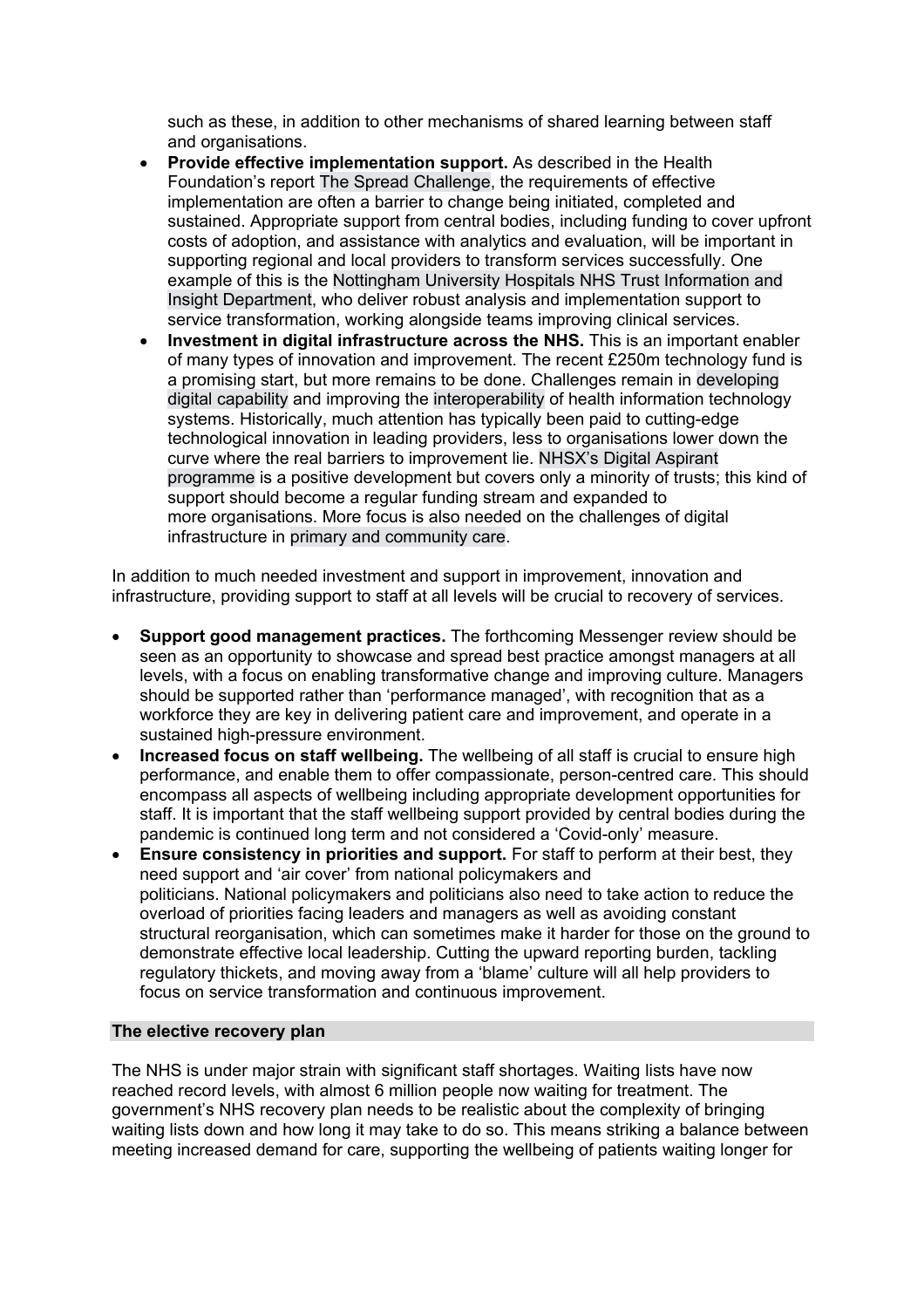treatment and an under resourced and overstretched workforce exhausted from the pandemic.

It also needs to be a practical strategy that supports innovation and improvement, while not being top down, punitive or target driven. The recovery challenge is also not the same everywhere with some areas hit much harder than others. Any solutions, therefore, such as relocating patients for treatment, should aim to actively address these unjustified disparities and, at the very least, must avoid exacerbating the existing inequalities that have been widened by the pandemic.

<sup>i</sup> [https://www.england.nhs.uk/statistics/statistical-work-areas/cancer-waiting-times/management](https://www.england.nhs.uk/statistics/statistical-work-areas/cancer-waiting-times/management-information-on-cancer/)[information-on-cancer/](https://www.england.nhs.uk/statistics/statistical-work-areas/cancer-waiting-times/management-information-on-cancer/)

# **Appendix: additional sources and references for our submission**

- [https://www.england.nhs.uk/statistics/statistical-work-areas/rtt-waiting-times/rtt-data-](https://www.england.nhs.uk/statistics/statistical-work-areas/rtt-waiting-times/rtt-data-2021-22/)[2021-22/](https://www.england.nhs.uk/statistics/statistical-work-areas/rtt-waiting-times/rtt-data-2021-22/)
- [https://www.health.org.uk/publications/long-reads/returning-nhs-waiting-times-to-18](https://www.health.org.uk/publications/long-reads/returning-nhs-waiting-times-to-18-weeks) [weeks](https://www.health.org.uk/publications/long-reads/returning-nhs-waiting-times-to-18-weeks)
- <https://www.health.org.uk/publications/unfinished-business>
- <https://www.england.nhs.uk/statistics/statistical-work-areas/cancer-waiting-times/>
- <https://www.oecd.org/health/health-at-a-glance/>
- <https://www.health.org.uk/publications/reports/the-nhs-long-term-plan-and-covid-19>
- [https://www.england.nhs.uk/coronavirus/wp](https://www.england.nhs.uk/coronavirus/wp-content/uploads/sites/52/2020/12/important-for-action-operational-priorities-winter-and-2021-22-sent-23-december-2020.pdf)[content/uploads/sites/52/2020/12/important-for-action-operational-priorities-winter](https://www.england.nhs.uk/coronavirus/wp-content/uploads/sites/52/2020/12/important-for-action-operational-priorities-winter-and-2021-22-sent-23-december-2020.pdf)[and-2021-22-sent-23-december-2020.pdf](https://www.england.nhs.uk/coronavirus/wp-content/uploads/sites/52/2020/12/important-for-action-operational-priorities-winter-and-2021-22-sent-23-december-2020.pdf)
- [https://health.org.uk/news-and-comment/charts-and-infographics/how-is-elective](https://health.org.uk/news-and-comment/charts-and-infographics/how-is-elective-care-coping-with-the-continuing-impact-of-covid-19)[care-coping-with-the-continuing-impact-of-covid-19](https://health.org.uk/news-and-comment/charts-and-infographics/how-is-elective-care-coping-with-the-continuing-impact-of-covid-19)
- [https://health.org.uk/news-and-comment/charts-and-infographics/elective-care-how](https://health.org.uk/news-and-comment/charts-and-infographics/elective-care-how-has-covid-19-affected-the-waiting-list)[has-covid-19-affected-the-waiting-list](https://health.org.uk/news-and-comment/charts-and-infographics/elective-care-how-has-covid-19-affected-the-waiting-list)
- [https://www.health.org.uk/publications/health-and-social-care-funding-projections-](https://www.health.org.uk/publications/health-and-social-care-funding-projections-2021)[2021](https://www.health.org.uk/publications/health-and-social-care-funding-projections-2021)
- [https://www.health.org.uk/news-and-comment/charts-and-infographics/elective-care](https://www.health.org.uk/news-and-comment/charts-and-infographics/elective-care-how-has-covid-19-affected-the-waiting-list)[how-has-covid-19-affected-the-waiting-list](https://www.health.org.uk/news-and-comment/charts-and-infographics/elective-care-how-has-covid-19-affected-the-waiting-list)
- [https://www.health.org.uk/publications/reports/health-and-social-care-funding-to-](https://www.health.org.uk/publications/reports/health-and-social-care-funding-to-2024-25)[2024-25](https://www.health.org.uk/publications/reports/health-and-social-care-funding-to-2024-25)
- [https://www.health.org.uk/publications/health-and-social-care-funding-projections-](https://www.health.org.uk/publications/health-and-social-care-funding-projections-2021)[2021](https://www.health.org.uk/publications/health-and-social-care-funding-projections-2021)
- [https://www.health.org.uk/sites/default/files/2020-06/Health-Foundation-2020-](https://www.health.org.uk/sites/default/files/2020-06/Health-Foundation-2020-COVID-19-Polling-v2.pdf) [COVID-19-Polling-v2.pdf](https://www.health.org.uk/sites/default/files/2020-06/Health-Foundation-2020-COVID-19-Polling-v2.pdf)
- [https://www.health.org.uk/publications/public-perceptions-of-health-and-social-care](https://www.health.org.uk/publications/public-perceptions-of-health-and-social-care-in-light-of-covid-19-november-2020)[in-light-of-covid-19-november-2020](https://www.health.org.uk/publications/public-perceptions-of-health-and-social-care-in-light-of-covid-19-november-2020)
- [https://www.england.nhs.uk/coronavirus/wp](https://www.england.nhs.uk/coronavirus/wp-content/uploads/sites/52/2020/07/20200731-Phase-3-letter-final-1.pdf)[content/uploads/sites/52/2020/07/20200731-Phase-3-letter-final-1.pdf](https://www.england.nhs.uk/coronavirus/wp-content/uploads/sites/52/2020/07/20200731-Phase-3-letter-final-1.pdf)
- [http://www.cqc.org.uk/sites/default/files/20201016\\_stateofcare1920\\_fullreport.pdf](http://www.cqc.org.uk/sites/default/files/20201016_stateofcare1920_fullreport.pdf)
- <https://gitlab.com/tlswatt/cancer-wait-times/-/tree/master/charts>